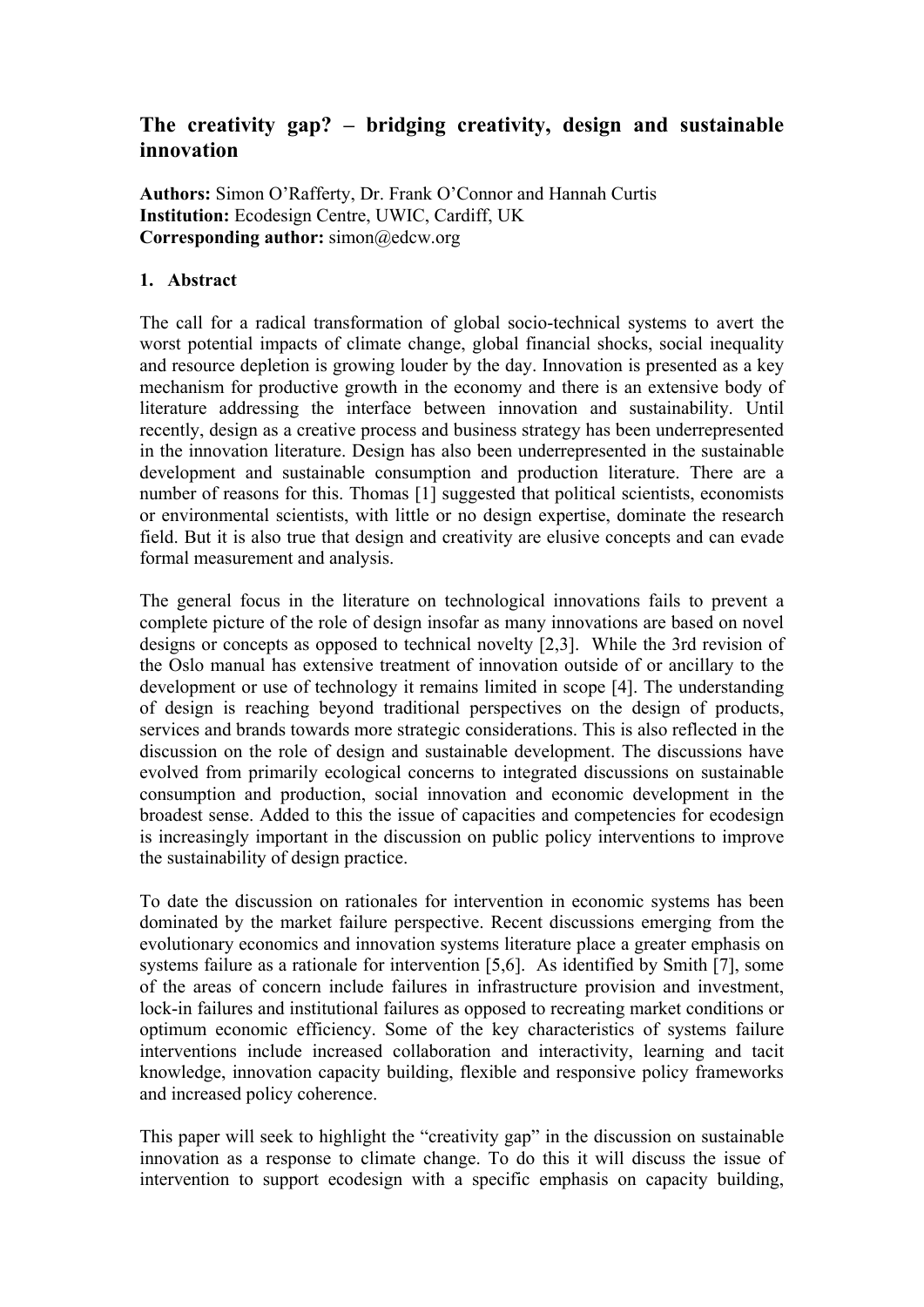systems failure and ecodesign practice. It will focus on key but inherently difficult entry points for intervention within small to medium sized enterprises. The paper will draw on insights from the literature alongside empirical insights from a pilot programme of ecodesign intervention in Wales. The paper will also propose a conceptual framework for interpreting capacity building for ecodesign and highlight how this framework can inform future policy interventions in the UK and Europe.

## **2. Introduction**

Innovation, in its broadest sense, will be central to any response to climate change. Innovation has become increasingly complex with a greater commercial and academic emphasis on the need for open, systemic and potentially disruptive innovation. This emerging systemic context requires interdependent approaches to innovation alongside new commutual innovation drivers (e.g. risk capital), innovation models, policy mechanisms and forms of governance. The need for commutual innovation drivers has been brought sharply into focus by the economic downturn especially for those small to medium sized enterprises (SMEs) in low-tech sectors. Ideally a lack of private investment should not halt research and development, interactive learning and knowledge exchange activities. There is a need to find new ways to bring about innovations, incremental or radical, and products and services that are better adapted to the new context of climate change and economic instability.

While innovation has been the cornerstone of national and transnational strategies for growth and competitiveness its role in addressing sustainability concerns such as climate change, sustainable consumption and the ageing society is increasingly recognised and understood. While there is no generally accepted definition, the literature has presented a number of different perspectives on the role of innovation in this context [8-13]. Terms such as sustainable innovation, eco-innovation and low carbon innovation offer complementary frameworks aimed at decreasing social and environmental impacts of products or services.

A key common theme across the various frameworks is the importance of understanding the full life cycle impacts of the innovation, and at all stages throughout the life of a product or service. In terms of environmental impacts, Huber [14] suggested that the biggest resource efficiency gains can be achieved in the upstream part of the value chain e.g. the raw material and design stage. While it is of significant importance, the downstream phase of the product life cycle (e.g. consumption, use and disposal) still is contributing less to the overall environmental burden of the economy. This contributes to the case for better interventions in the upstream stages of the value chain.

Traditionally, key factors to consider when studying an innovation (or a series of innovations) include the degree of novelty, scale of risk, level of investment required and the impact on the organisation, in particular in terms of adding value. In the debates on sustainable innovation the incremental, radical or systemic nature are of key significance. Incremental innovations are generally defined as technical, applied to existing products and services. Radical innovations are born out of technological breakthroughs leading to the development of new modes of practice, behaviour and business. They infer a technological discontinuity whereas systemic innovations require a greater degree of complementary innovations across the value chain,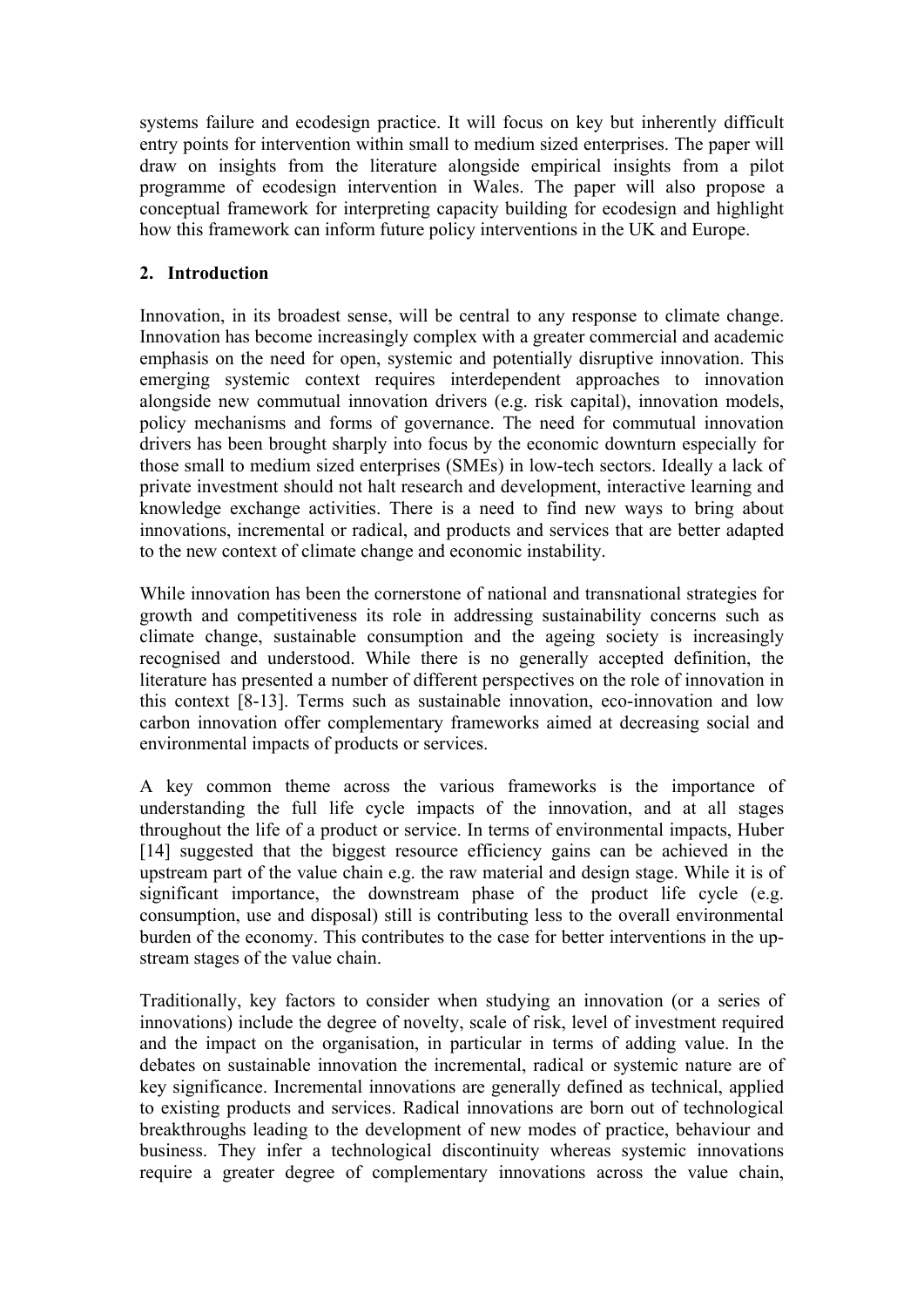innovation system or socio-technical infrastructure. This multi-level perspective of systemic innovation has been the focus of research in recent years. It is recognised that incremental innovations are an important engine of productivity and therefore contribute to radical innovation. While radical innovations can present the greatest scope for change (e.g. renewable energy production over fossil fuels) incremental innovations can be equally important from a policy and commercial perspective.

Until recently design has been underrepresented in the innovation literature and in innovation policy discussions. In 2006, the European Commission put forward a communication document outlining its innovation strategy. This document, "Putting knowledge into practice: A broad-based innovation strategy for Europe" is a step forward in recognising the need to broaden the scope and intent of innovation policy. This strategy emphasised that 'while technological innovation is important, there is at least as much scope for non-technological innovation, for example through changes in business models, better design and process organisation'. This broadening of scope sees a shift in emphasis from technology driven innovation towards user focussed and demand-led innovation. This incorporation of user-centred innovation allows for the development of a greater level of coherence on the role of design in innovation policy. This incorporation of user-centred innovation also increases the scope and importance of exploring the interface between creativity, design and sustainable innovation.

### **3. Creativity, design and innovation**

Creativity is regarded as one of the more enigmatic, compelling and little understood aspects of human thinking. De Bono [15] suggested that creative thinking is the ability to use a variety of unconventional methods to explore numerous innovative solutions. Csikszentmihalyi [16] suggested that creativity is the ability to communicate extraordinary thoughts, critically affect perception of reality and to develop original inventions. Thinking creatively involves perceiving situations from new perspectives and generating novel ideas for solving complex problems [17]. Florida [18] defined three different 'types' of creativity; technological creativity (invention), economic creativity (entrepreneurship) and artistic/cultural creativity. These different dimensions of creativity are interrelated and mutually reinforcing.

Creativity is a pre-requisite for innovation and design. Swann and Birke [19] developed three different models positively linking creativity and design to innovation ([Figure 1](#page-3-0)). In these models they differentiated between the linear (red line), interactive (blue line) and interactive in the context of a "creative climate" (dashed line). The interactive model displays a greater degree of complexity than the linear model by incorporating feedback loops that occur in innovation. Through the interactive model, Swann and Birke also emphasise the importance of design. The final model that incorporates the "creative climate" is the most complete model. It has been argued that "creative climate" or creative culture is the single most important influence on the innovative potential of the company. Zaltman (in [20]) suggests that "… the daily environment provided by a firm is the single most important determinant of innovative thinking among its personnel. An effective intervention in that environment is far more productive than efforts to intervene in the individual manager's thinking."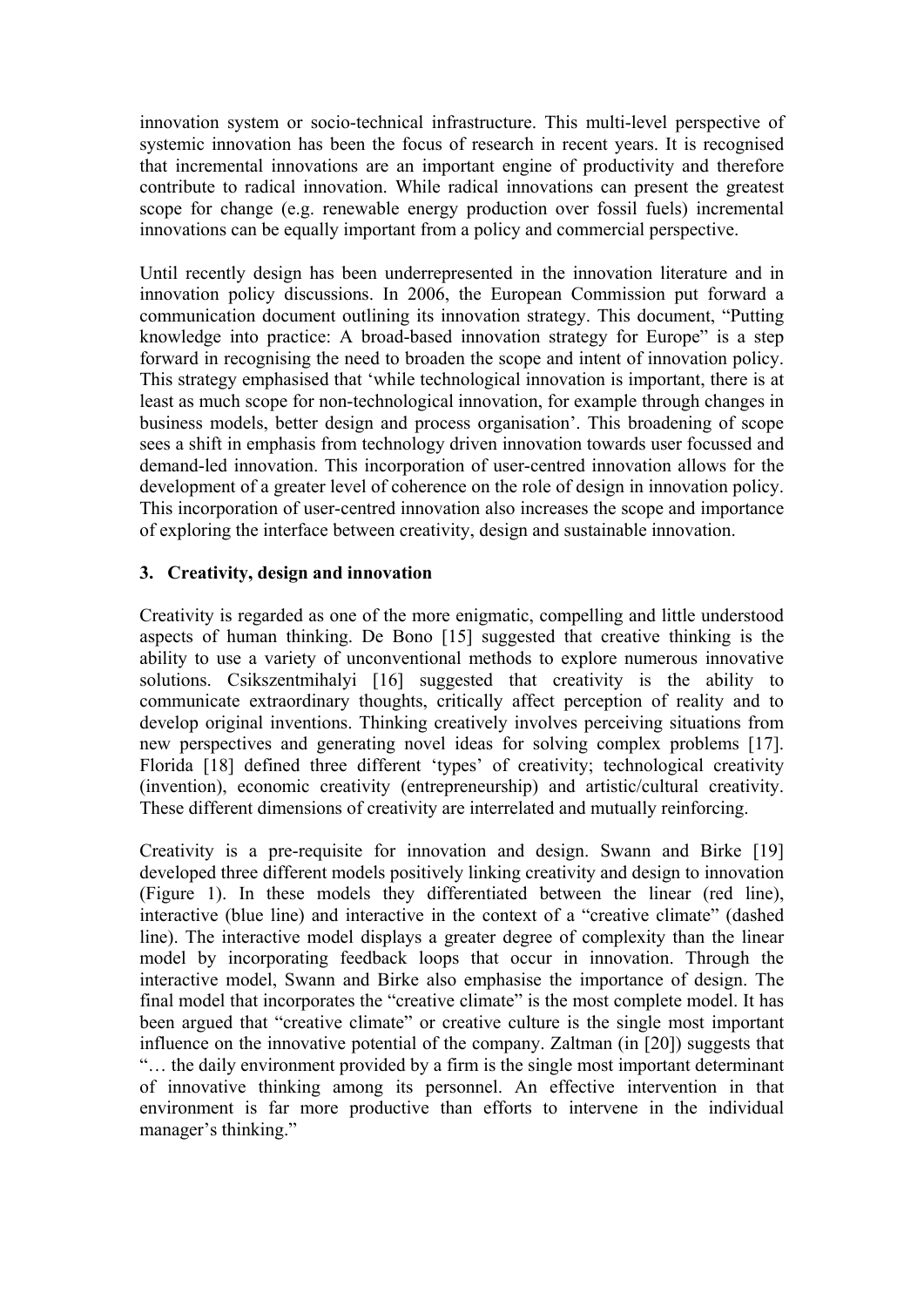

<span id="page-3-0"></span>**Figure 1: linking design innovation and creativity - adapted from Swann and Birke 2005 [19]** 

In the context of this paper, creativity and design play a leading role in enhancing the competitiveness of business and regions. This role can be viewed through the design of new products and services to their production, marketing and distribution. The product design industry covers a very broad group of activities but is a subset of the design and creative industries. The design industries include interior, product, packaging, furniture, web and digital media, graphic, spatial, apparel, fashion and service design. In general, product designers are trained in trans-disciplinary environments incorporating notably engineering, visual arts, ergonomics, marketing, management, entrepreneurship and business. Designers are uniquely positioned to combine multidisciplinary talents of aesthetics, engineering and physical sciences while incorporating an appreciation of culture, values and preferences of clients and consumers of their products.

Design is often the link between technology, creativity, business and the user [\(Figure](#page-4-0)  [2](#page-4-0)). The role of design, as a complementary asset for competitiveness, in SMEs is especially important in the context of mature consumer markets where technological innovations only gain marginal returns. In these markets, functional and aesthetic innovations play a greater role. Design becomes a mechanism by which the intangible assets of products and services such as lifestyle, behaviours, culture, gender and needs can be considered. Therefore, in the context of sector competition based on non-price characteristics, the command of a greater array of complimentary assets can allow design-led businesses to innovate and remain competitive.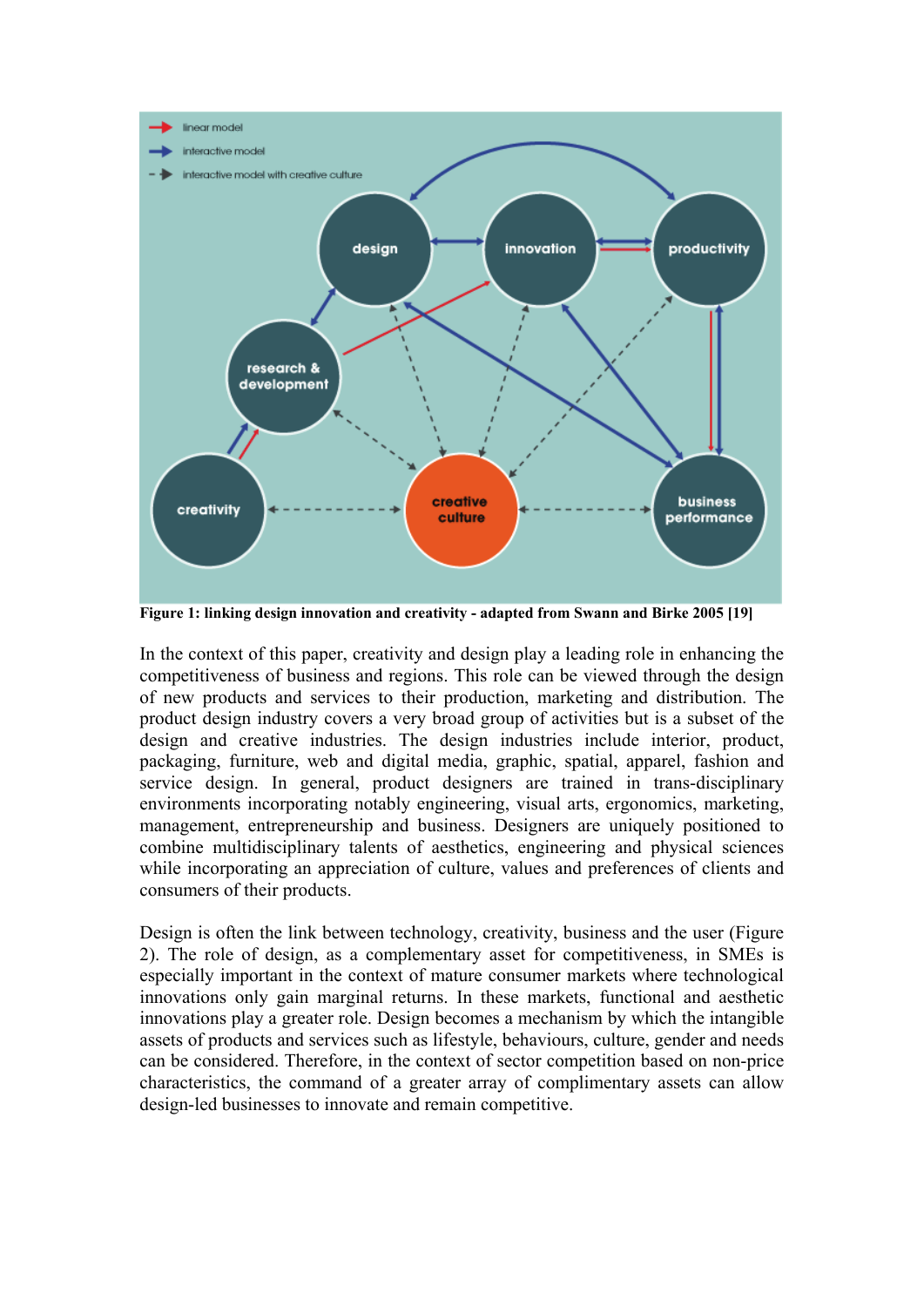

<span id="page-4-0"></span>**Figure 2: User-centred design innovation - modified from Stanford DSchool [21]** 

Studies on the impact of design on firm performance and regional development are hindered by the lack of commonly agreed statistical measures. This can create difficulty when establishing causality and defining any correlation between design input and firm performance. However, a number of studies have drawn correlations between expenditure of design and increased productivity and competitiveness. [22,23,2,24]. While design can be a functional element of R&D, it also plays an important role in those sectors with little or no R&D activity. Tether [2] argues that design activities link between the various categories of R&D while complementing all stages of the innovation process.

### **4. New contexts for design practice in sustainable innovation**

As evidenced by recent European policy discussions [25], the innovation policy debate is shifting towards a user-centred approach as opposed to an emphasis on a technological push. In this debate, design is a complementary asset for competitiveness but also a facilitator of solutions for societal problems. These societal problems include sustainability challenges such as climate change, changing demographics such as an aging population and social exclusion. These new economic contexts mean that designers require new competencies in terms of design management, innovation, service and strategic design. The new social contexts mean that they require new competencies in terms of transformation and participatory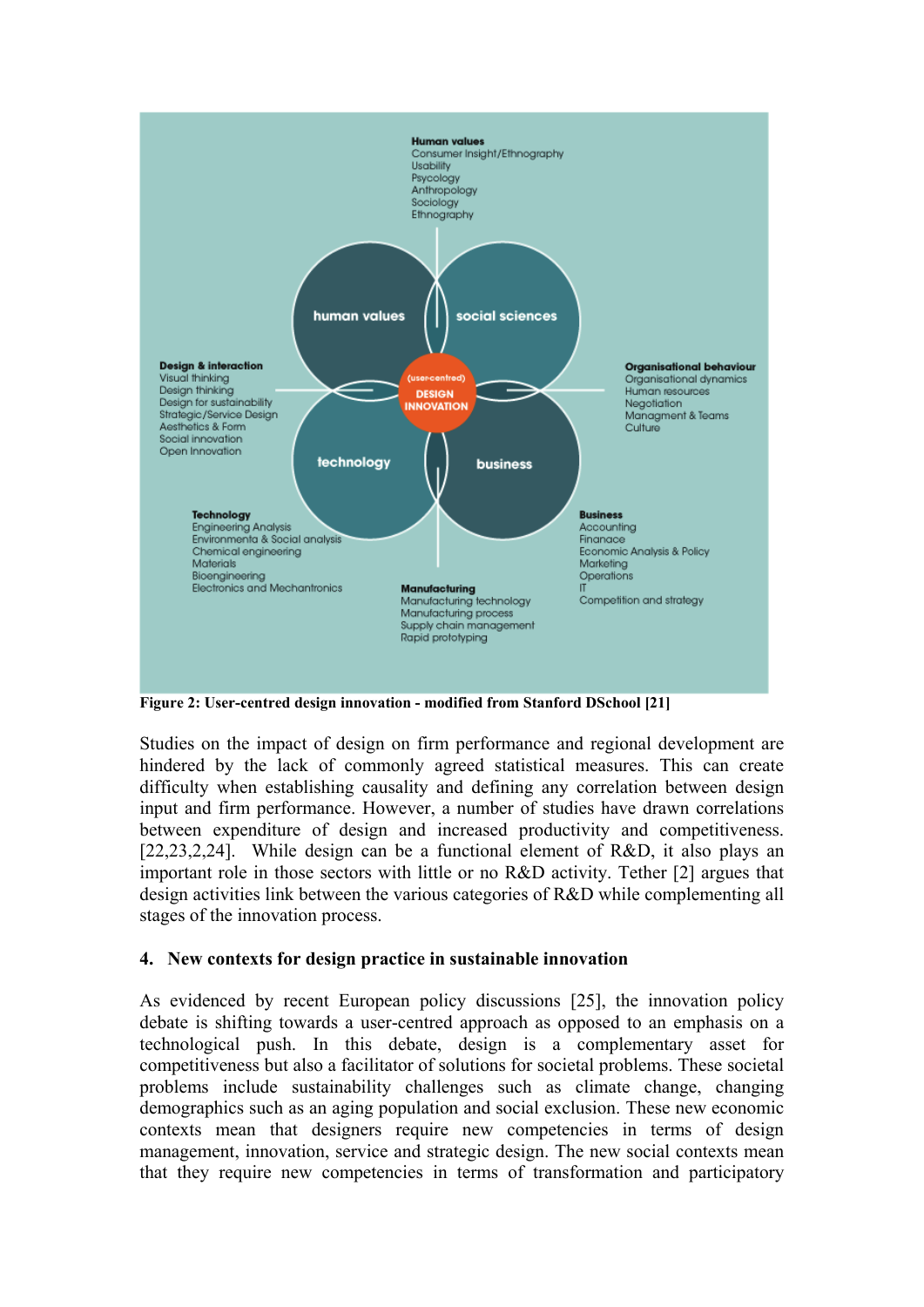design, socio-entrepreneurship, user-centred and ethnographic design. Also, the new environmental contexts mean that designers require new competencies in terms of ecodesign, sustainable innovation and responsible design. There is a dynamic interplay between these disciplines. The authors suggest that in this interplay boundaries become blurred and definitions lose their meaning. "Good design" lies at the intersection between these disciplines.

The ongoing processes of globalisation are making design an increasingly fragmented and geographically diffuse activity that crosses international time zones and cultural barriers. Linear, staged and endogenous models have dominated research on product and service development ([Figure 3](#page-5-1)). These models, while providing useful frameworks are increasingly insufficient in portraying the complexity of product and service development in the context of global supply chains, distributed manufacturing, disruptive innovation and ecodesign<sup>[1](#page-5-0)</sup>. Design often has an exogenous organisational structure with complex external relationships, distributed communication channels and multiple stakeholders representing potentially higher risk.



<span id="page-5-1"></span>**Figure 3: Generic product development process - adapted from Ulrich and Eppinger 2004 [26]** 

Within the different design models or funnels there are a number of management frameworks and tools that provide insights on the outcomes or analytical processes of designing in a more sustainable manner. These include full life cycle analysis, full life cycle costing, new material considerations and increased standardisation. These frameworks are often challenging for designers and design managers as they incorporate processes and technical requirement outside of traditional design expertise. In the context of sustainability designers are also required to consider new social contexts such as social exclusion, poverty, gender parities and politics. There are a number of areas that often remain overlooked in the literature such as adaptations needed for business organisations to put this knowledge into practice and the key capacities and competencies required by designers to implement these frameworks and tools.

#### *4.1. A new role for design-led businesses*

<span id="page-5-0"></span>THE TERN THE TERN TERN THE TERN THE TERN TERSPECT THE TERN THE TERN THE TERN THE TERN THE TERN THE TERN THE TE<br>The is important to note that when the authors use the term ecodesign they include all perspectives on the role of design in SD, e.g. sustainable design, social design and potentially transformation design.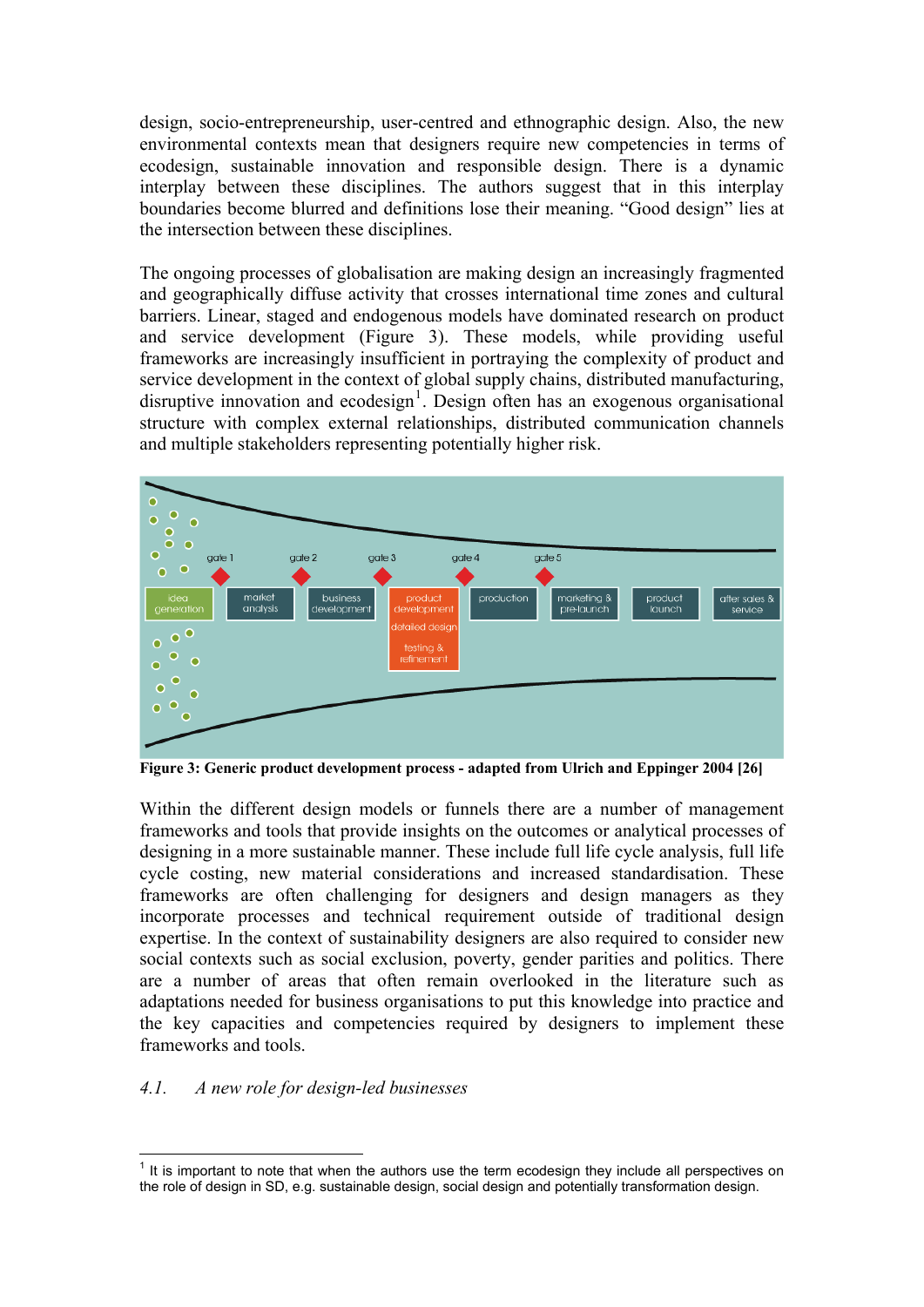Luttropp [27] defined 33 key demands to be considered in product development and this may be supplemented by additional context specific demands for example in relation to particular technologies, market structures or social impacts. Environmental and sustainability considerations are one of many demands guiding a product development strategy. Therefore, it is important to emphasise that designing in a more sustainable manner is an ongoing learning process that requires strategic flexibility and adaptability. While there are many management frameworks to facilitate the process, a key challenge is the development of organisational capacity to absorb these evolving insights and to integrate them into a company's design function.

The strategic management and organisational theory literature presents a number of classifications of competencies and how these relate to design and innovation activities. Although viewed from the perspective of capabilities (range of collective skills), Hou [28] presented a framework of sensing, absorption, integration and innovation. This classification describes the competencies required within an organisation to be able to sense and understand market dynamics, absorb new knowledge and information, integrate this into existing infrastructure and innovate and develop new products and services. Another dominant classification, originally proposed by March [29], is split over the two dimensions of "exploration" and "exploitation". This perspective predominantly focuses on the ability to create value through exploratory innovation and gain competitive advantage through the commercial exploitation of that innovation.

There is no single actor that can solve the various and increasingly complex design problems. It is important to develop a shared framework of design competencies born out of mutual values and understanding of sustainable innovation. Through previous research and based on the literature, the authors proposed a conceptual framework of competencies for design practice in the context of sustainable innovation (Table 1). This framework is split across the two dimensions of "exploration" and "exploitation", as identified by March [29], and presents an integrated framework of six competency clusters. Because designers are expected to be adaptive, innovative and creative the framework is not universally prescriptive. The conceptual framework is intended to act as a guide on key competencies as opposed to an arbitrary list of skills and intended outcomes. One of the overriding characteristics of the framework is the connection and balance between explicit and implicit knowledge. This puts forward the notion that designers will have to learn to think and act in a more integrated way by taking into account the many interrelations between perspectives or issues that they may encounter.

It is accepted that to design in the context of sustainable innovation an organisation or company requires more than design process modifications or additional data analysis. The organisation requires a strategic understanding of the multi-stakeholder context whether this context is exogenous or endogenous. There is a need for organisational learning and cross functional integration. This involves the creation or expansion of co-ordination channels and knowledge hubs. This is a challenge for the design management system as it requires communication feedback across groups that would traditionally be integrated. If companies can facilitate these strategic changes they set the conditions for proactive and agile design processes capable of sustainable innovation.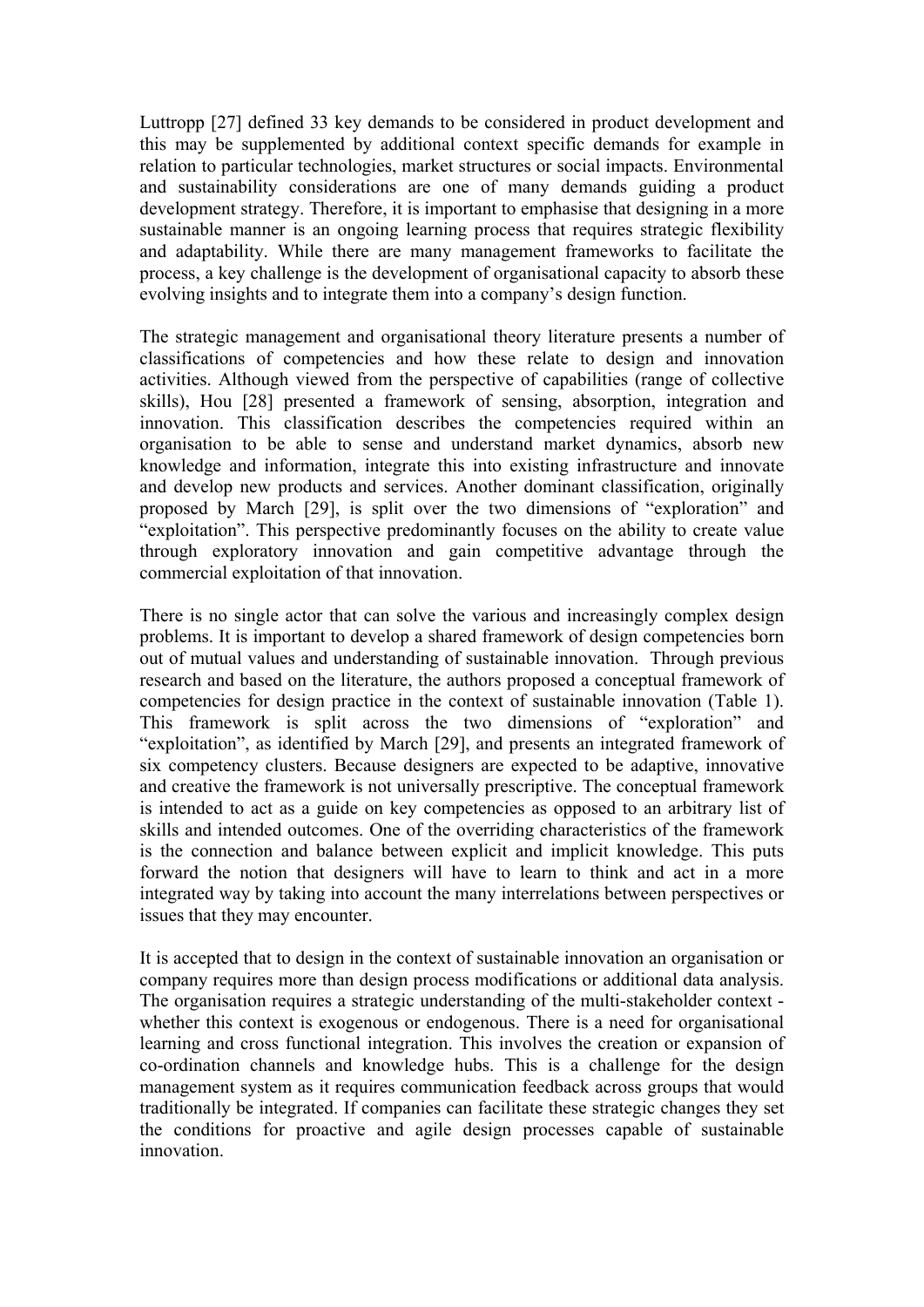| <b>Exploration competencies</b>                       | <b>Exploitation competencies</b>                        |
|-------------------------------------------------------|---------------------------------------------------------|
| <b>Cluster 1: Creativity</b>                          | <b>Cluster 4: Analytical</b>                            |
| • Ecological/systems thinking                         | • Environmental impact measurement                      |
| • Collaborative and communication skills              | • Life Cycle Analysis, carbon/eco footprint             |
| • Openness to ideas from all sources                  | • Eco-materials knowledge                               |
| • Creative idea generation                            | • Understanding cost implications                       |
| • Idea management                                     | • Energy, packaging auditing                            |
| • Integration of holistic thinking                    |                                                         |
| • Integrated problem solving                          |                                                         |
| <b>Cluster 2: Culture and values</b>                  | <b>Cluster 5: Organisational</b>                        |
| • Broader awareness and attention to context          | • Legislation and Regulatory Compliance                 |
| • Goal-oriented problem identification and problem-   | • Understanding of risk                                 |
| solving                                               | • Understanding low carbon and resource efficiency      |
| • Questioning and challenging                         | • 3R Implementation (Reduce, Reuse, Recycle)            |
| • Respect for individuals                             | • Ability to blend of creativity & control              |
| • Cross cultural/gender awareness                     |                                                         |
| · Acquisition of environmental<br>sustainability      |                                                         |
| knowledge                                             |                                                         |
| • A desire and ability to facilitate change           |                                                         |
| Cluster 3: Intelligence & insight                     | <b>Cluster 6: Methodological</b>                        |
| • T-shaped skills profiles                            | • Design methods, methodologies and processes           |
| • Eco-literacy/sustainability issues                  | • Knowledge of manufacturing techniques, materials      |
| • Understanding and using networks for learning       | and impacts                                             |
| • Understand new contexts for design $&$ innovation   | • Understanding of consumer behaviour/psychology        |
| • Awareness of own performance and limitations        | • Technology,<br>prototyping,<br>modelling<br>and       |
| • Commitment to understanding both current and        | visualisation                                           |
| future (unarticulated) needs                          | • Design for X's (e.g. recycling, disassembly, re-      |
| • Structured thinking about the future / scanning the | use, remanufacture)                                     |
| horizon                                               | • Ability to develop new core competencies              |
| • Ability to deal with ambiguity, contradiction and   | • Ability to filter and select ideas on basis of fit to |
| trade-offs                                            | core competencies                                       |
| • Awareness of future trends                          | • Recognition, screening and selection of new ideas     |

*Table 1. Conceptual framework of competencies for ecodesign practice* 

### **5. Public policy interventions for ecodesign**

While there is extensive literature on methodologies, strategic and operational drivers and potential first and second order additionality from applying ecodesign and sustainable innovation, the implementation by industry remains low or marginal to overall business strategies [30,10,31-36]. In the context of climate change and sustainable consumption and production, the authors contest that this represents a rationale for government intervention and an exploration on possible short-coming on current models of intervention. Over, the last decade a number of regional and local consulting programmes on sustainability issues for companies across Europe have been developed. A number of these programmes and interventions related to the implementation of ecodesign in SMEs. While these programmes took many forms [32,37], the primary mechanisms of intervention included the provision of information services, demonstration projects, R&D financing, grants, establishing coordination bodies and 'brokering' services.

Although longitudinal data is lacking, research suggests that many interventions do not facilitate second order additionality or sustainable changes in SME ecodesign practice. Previous research by the authors identified potential reasons for this including limited project scope, restrictive budget cycles, fragmented support mechanisms and lack of consideration of broader institutional contexts [32]. This research also highlighted that the perceived low level of additionality may be related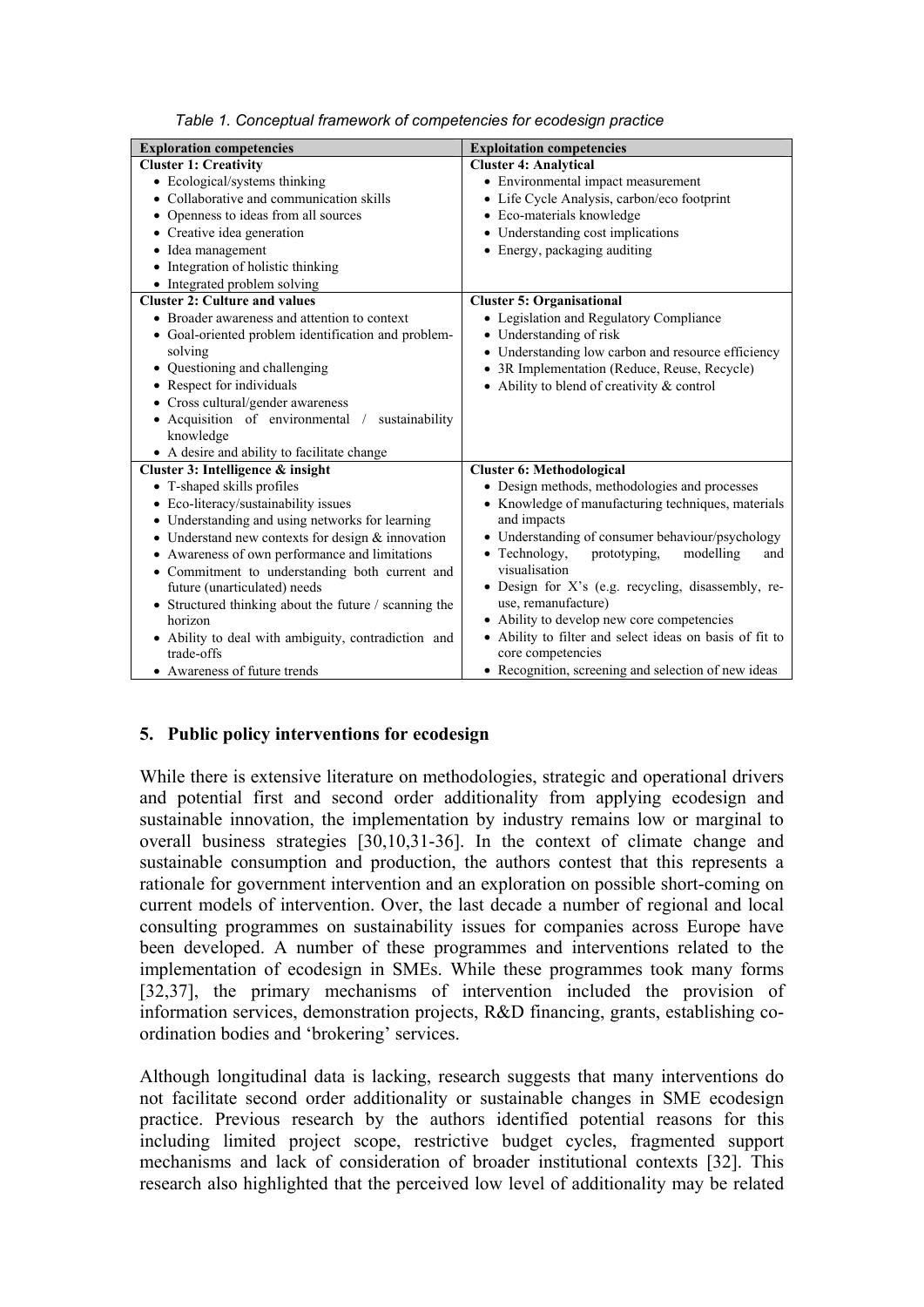to how the intervention was monitored and evaluated. Difficulties in evaluation of these interventions include attribution of intervention to additionality and spill-over effects, time-lag between commercialisation and intervention, the measurement of qualitative effects such as improved absorptive capacity, competencies of SMEs and improved networks [38].

O'Rafferty et al [39] also suggested that these interventions were based upon linear, neoclassical interpretations of innovation. This approach assumed that knowledge is generic, codified, immediately accessible and directly productive and that there is no difference between capabilities, knowledge and information [40]. This allowed interventions to occur without consideration of the wider institutional context. This linear model of innovation is broadly contested and has given way to the recognition that innovation is an interactive, dynamic and non-linear process. It is therefore important to establish a framework of analysis that can incorporate the richness and interactivity of innovation in the context of national and regional innovation systems.

# *5.1. A systems failure rationale for ecodesign intervention*

The dominant rationale for state intervention in economic systems is market failure. This dominant rationale, grounded in the neo-classical economic perspective. The neo-classical perspective does not emphasize the economic structure and the institutional framework in which innovation takes place [41]. Recent discussions emerging from the evolutionary economics and innovation systems literature place a greater emphasis on systems failure as a rationale for intervention [5,6]. System failures refer to the regulatory, structural and institutional deficiencies that effect innovation activities.

Following from this, the system failures rationale provides for interventions that address structural and institutional deficiencies. It explicitly infers that innovation is driven by the collaboration and interaction between different actors, institutions, knowledge flows and market conditions. In this context the systemic approach is less focussed on the micro level (e.g. firms and consumers) and more geared towards the collective level (e.g. regions). The systems perspective emphasises the importance of interaction and interactive learning among all actors in the system. In the case of systems failure, the processes of intervention are similar in the case of market failure although the process is not focussed on recreating market conditions or optimum economic efficiency. Some of the key characteristics of systems failure interventions include increased collaboration and interactivity, a focus on learning and tacit knowledge, innovation capacity building, flexible and responsive policy frameworks and increased policy coherence. Scott-Kemmis et al. [42] identified a selection of key principles that may be adhered to when developing interventions based on system failure. The intervention should;

- Provide mechanisms for increased collaboration, particularly in the area of public-private partnerships for the purpose of analysing opportunities, diagnosing problems, exploring options and strategic planning
- Facilitate learning and build company sustainable innovation capability
- Ensure flexibility within the policy framework itself to ensure responsiveness to changes in the innovation landscape as interventions impact on the elements within the system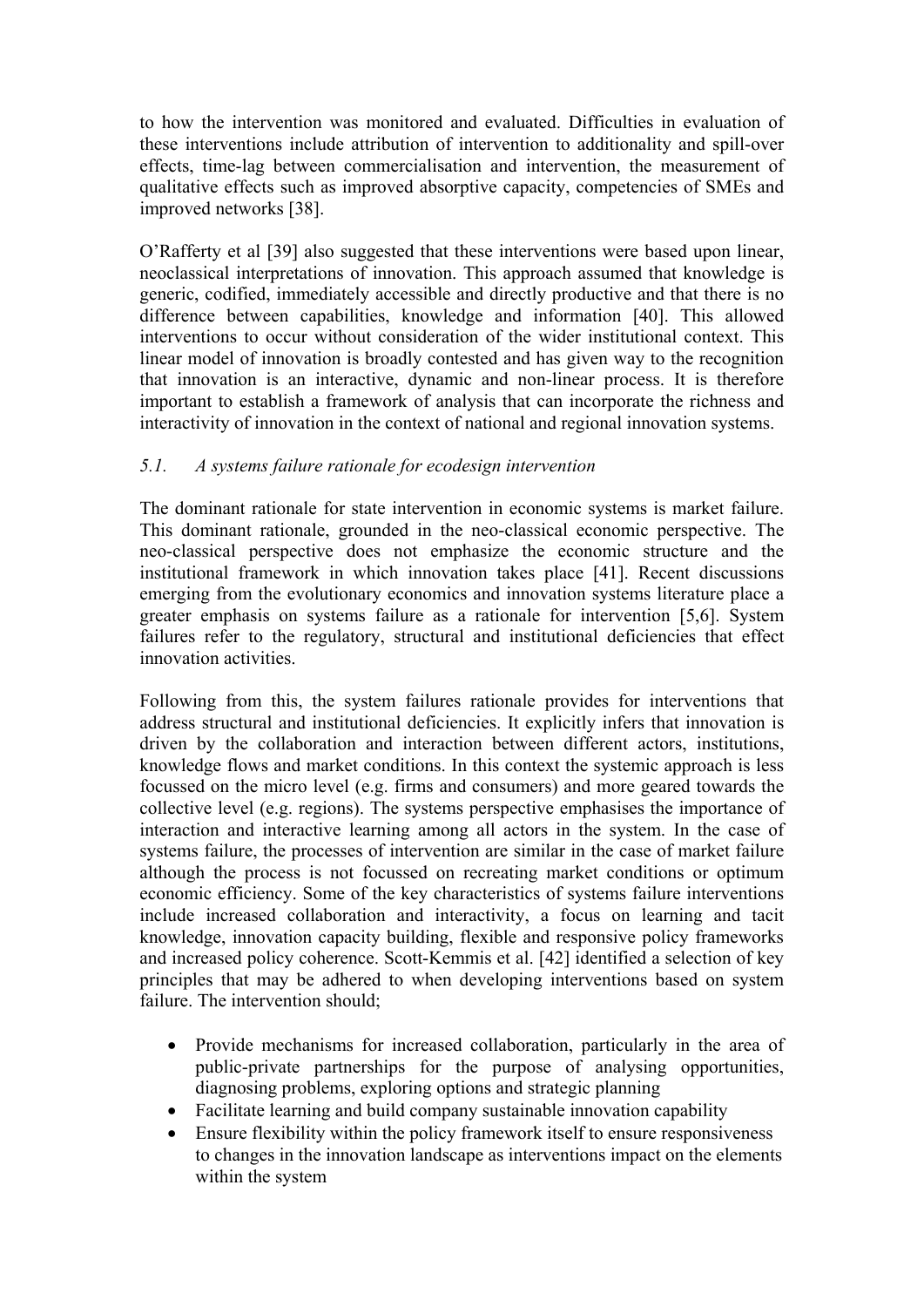Based on the empirical and theoretical evidence of barriers to ecodesign implementation and intervention the authors present a framework of evidence towards systems failure (Table 2) as a rational for ecodesign intervention. This is based upon a systems failure framework put forward by Woolthuis [6].

| Category        | <b>Failure</b>                                                                          |
|-----------------|-----------------------------------------------------------------------------------------|
| Infrastructure  | Low representation of ecodesign indicators in government R&D programs                   |
|                 | Low levels of investment in ecodesign related R&D                                       |
|                 | Inadequate numbers of ecodesign support providers                                       |
|                 | Low awareness by firms of emerging ecodesign related issues in key markets              |
|                 | Lack of exposure to formal and informal ecodesign education and training                |
|                 | Lack of alignment between ecodesign providers and industry                              |
|                 | Low utilisation of external knowledge providers                                         |
|                 | Lack of support for intermediary organisations to build capacity in ecodesign           |
|                 | Unclear market signals and demands                                                      |
| Institutions    | Actors can not or will not act due to uncertainty and poor appropriability              |
|                 | Competing policy rationales (e.g. environment and innovation)                           |
|                 | Government information asymmetries                                                      |
|                 | "Public-good" nature of investment                                                      |
|                 | Lack of policy supply and demand coherence leading to uncertainty and investment        |
|                 | inefficiencies                                                                          |
|                 | Regulators inflexible and too slow to change                                            |
|                 | Regulators lack resources and expertise to address ecodesign issues                     |
|                 | Time lag between R&D intervention and commercialisation                                 |
| Interaction and | Little structured co-ordination of public-private partnerships or triple helix networks |
| networks        | Lack of external support (training, advisory services etc.) to develop ecodesign led    |
|                 | innovations                                                                             |
|                 | Organisational thinness in innovation and ecodesign support                             |
|                 | Lack of information on potential markets (niches)                                       |
|                 | Limitations of the local markets (too small, low expenditure)                           |
|                 | Fragmented value chain structures                                                       |
|                 | Low levels of collaboration between technology commercialisers, international partners  |
|                 | and R&D providers                                                                       |
| SME capability  | Fragmented product development process in SMEs                                          |
|                 | Lack of managerial and operational resources                                            |
|                 | Failure of managers to harness the strategic considerations                             |
|                 | Lack of viable technology options or alternatives                                       |
|                 | Lack of awareness of viable technology options                                          |
|                 | Lack of clear internal ecodesign or innovation strategies                               |
| Culture         | Lack of top management commitment                                                       |
|                 | Lack of awareness, training, and motivation of employees                                |
|                 | Sustainability (environmental and social) viewed as periphery of core business          |
|                 | Poor perception of ecodesign by investors                                               |
|                 | Risk averse attitudes and resistance to engaging in new business opportunities through  |
|                 | ecodesign                                                                               |
|                 | Low levels of trust in intermediary and business support organisations                  |
|                 | Focus on short-term investments                                                         |

*Table 2: Systems failure framework* 

# *5.2. A new role for governments*

The system failure rationale is a recognition that many innovations and many aspects of the innovation process occur outside the market economy. Therefore, in the context of this paper, the role of the government is taken as develop, promoting and evaluating policy structures that facilitate creativity, sustainable innovation and interactive learning. National innovation systems require governance and oversight but the system failure rationale also implies a central role for government not only in providing key elements in the innovation system (intermediary organisations, policy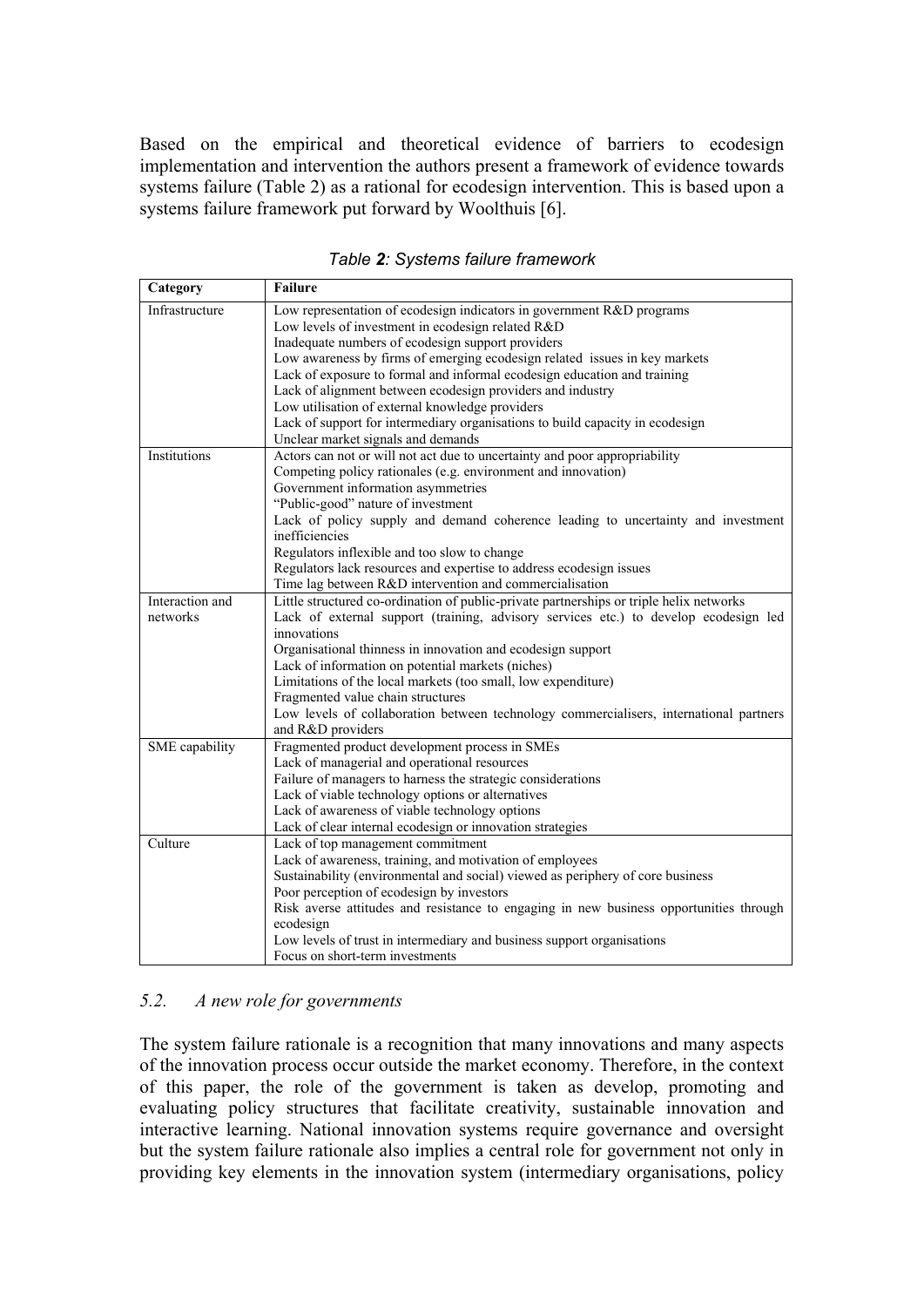departments, education systems), but also in identifying the linkages and networks between actors which make up the system. Where links are missing, suboptimal, or non-existent, government has a role in identifying such systems failure and providing resources to address the problem.

Through ensuring appropriate framework conditions the government can affect a variety of factors outside of the direct control of industry. These factors include the regulatory framework, intellectual property rights, the competitive environment and networks across and between different creative sectors. Governments can also play a leading role in creating demand for ecodesign and sustainable innovation through the procurement process. Governments also have a role through facilitating change in formal education systems. This includes enhancing the supply of creativity and design skills suitable for sustainable innovation but also ensuring that the strategic management and general business skills are improved.

In a previous publication, O'Rafferty and O'Connor [43] presented a capacity building framework to inform the discussion on interventions for ecodesign [\(Figure](#page-11-0)  [4](#page-11-0)). The concept of capacity building provides a useful vocabulary by which the dynamic context of ecodesign and ecodesign interventions can be explored. The complexity underpinning ecodesign intervention in SMEs is partly born out of the interdependency between the internal and external contexts of ecodesign practice. The framework is informed in part through the systems failure literature, empirical evidence from national ecodesign interventions and a capacity building framework developed by Morgan [44]. The framework contributes to the discussion through consideration of several dimensions of ecodesign intervention. These different dimensions include the role of interaction and learning networks, company capabilities, absorptive capacity and structural conditions. This framework allows for the evaluation of ecodesign interventions in the context of system failure while providing an analytical structure through which the development of new interventions can be explored.

Within the framework, the external context broadly refers to the main elements of the innovation system within which the SME is operating. While there are many different contextual, theoretical, normative and temporal interpretations, the innovation system broadly refers to the institutional, organisational, economic, socio-political factors that determine and diffuse innovations. This representation highlights the role of the institutional or structural framework of a region, the companies of that region (including knowledge structures) and the public and semi-public knowledge exchange institutions. It also highlights the role of clusters, networks, incubation centres.

Because an optimum level is difficult to define it would suggest that there is a dynamic interplay across the dimensions of capacity building. This interplay can be observed through the interface between the SMEs and the intervention, the types of endogenous change and the varying level of performance across a range of businesses. Other common issues of interest include the behavioural additionality that can be observed through a range of endogenous changes, deterioration and decay of performance during the post-intervention period the role of interactive and intercompany learning. The time lag between intervention and commercialisation can prevent a robust analysis of these dimensions of capacity building.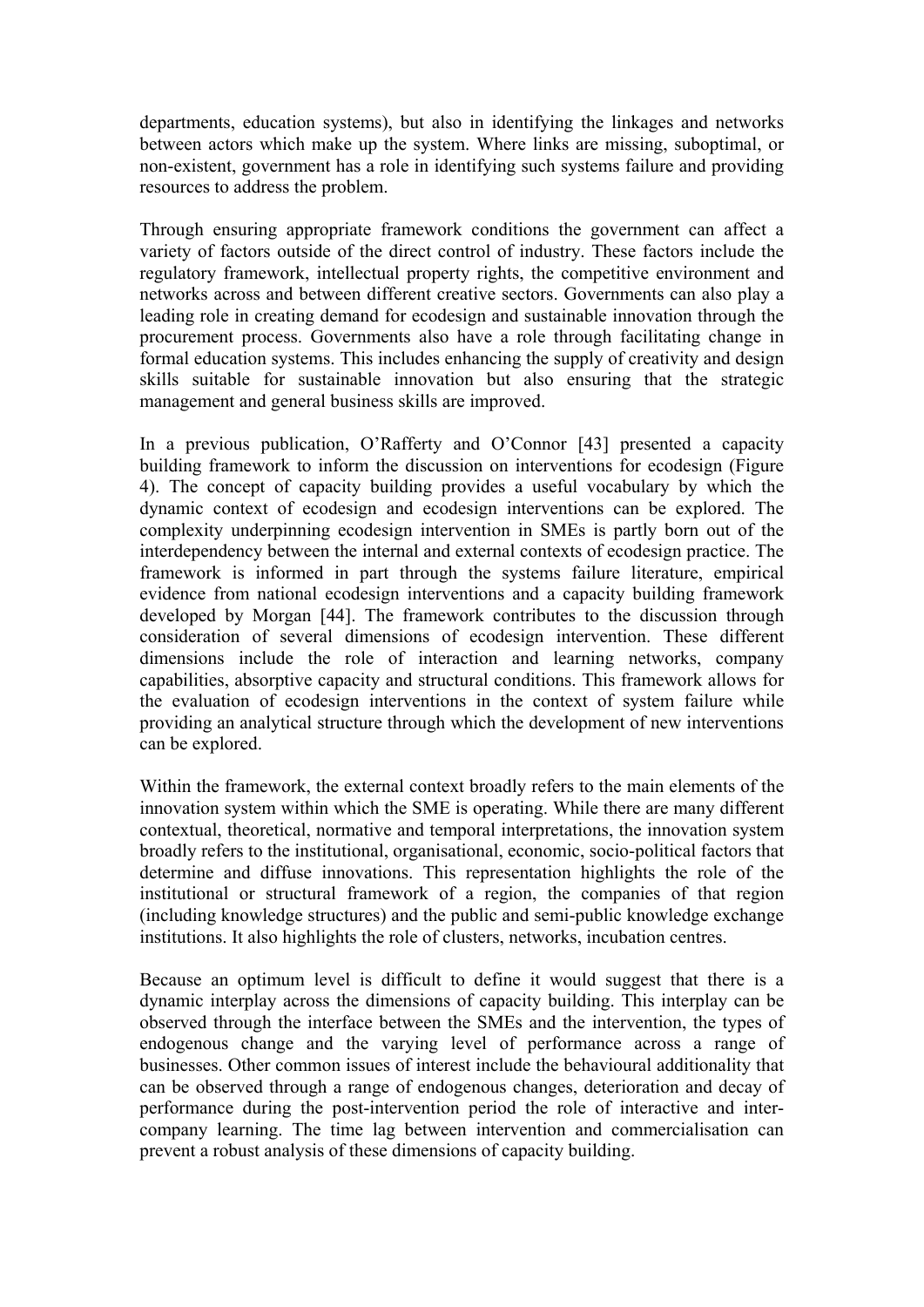

<span id="page-11-0"></span>**Figure 4: Capacity building framework** 

Evidence suggests that the interaction between SMEs and between SMEs and intermediary organisations requires structured co-ordination. Therefore future processes of intervention should focus on a longer term strategy of building knowledge infrastructure aimed at innovative capacities on the regional or national level. Despite the differing local contexts, organisational characteristics and performance measures the systems failure framework presented suggests a number of common capacity building themes that should be built into future intervention strategies. These include;

- using and developing local knowledge networks and partnerships
- facilitating longer-term trust-based relationship between businesses and intermediary organisations
- improving supply and demand side policy coherence
- facilitating higher order innovation (e.g. organisational and managerial innovation)
- balancing a technology focus with other forms of innovation
- providing inspirational platforms that allow for interactive learning
- improving formal and non-formal education systems for sustainable innovation
- setting framework conditions that enable open innovation  $-$  and potentially disruptive innovation
- supporting more demand than supply side of innovation (ex ante analysis)
- developing social capital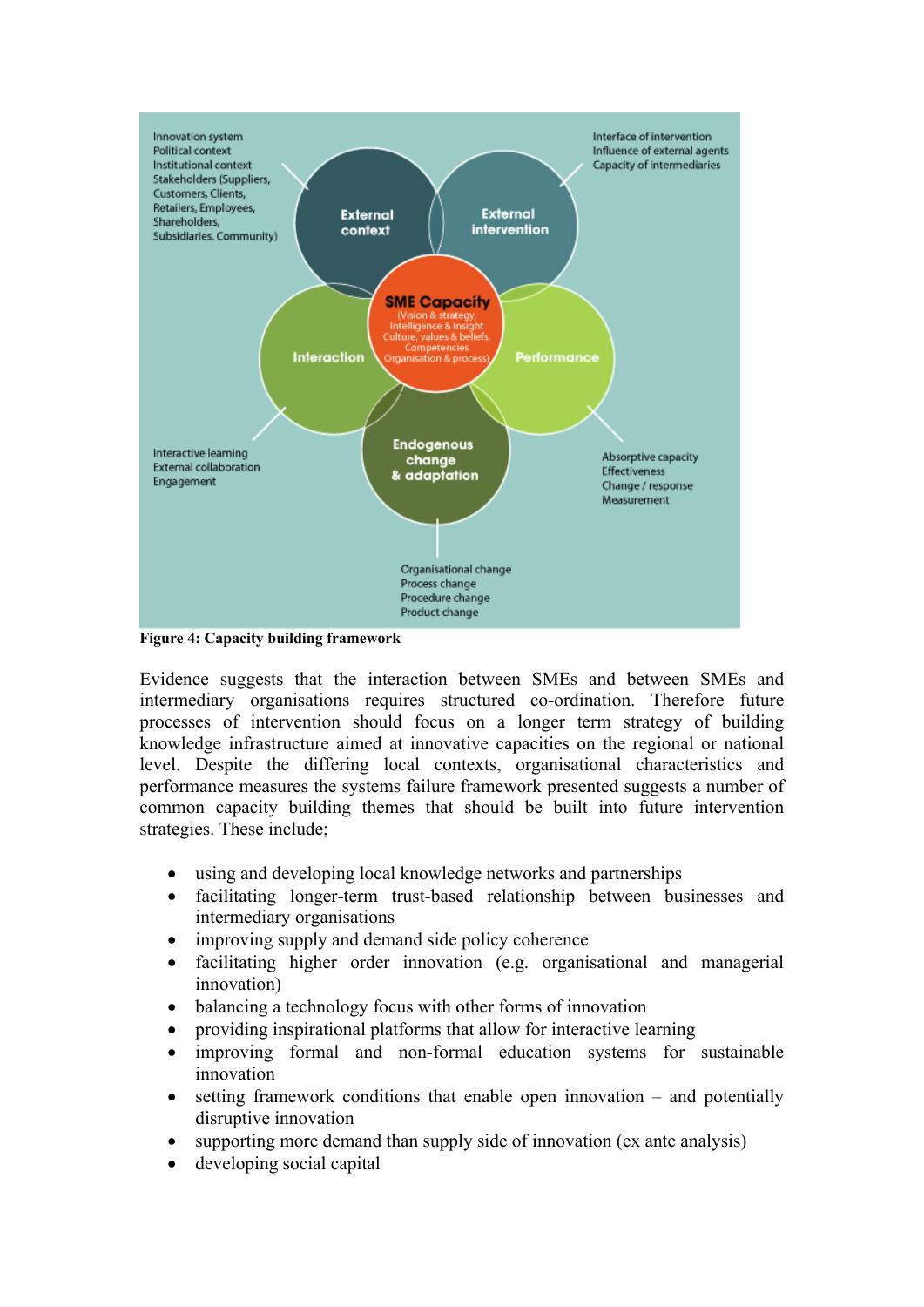#### **6. Conclusions and discussion**

This paper highlighted the need for a deeper understanding of the link between creativity, design and sustainable innovation. To achieve this, the paper discussed the issue of intervention to support ecodesign with a specific emphasis on capacity building, systems failure and ecodesign practice. It addressed some key but inherently difficult entry points for intervention within SMEs. The paper also presented a conceptual framework for interpreting capacity building for ecodesign while highlighting how this framework can inform future policy interventions in UK and Europe.

The theoretical foundation of systems failure builds a new dimension to the literature on interventions for ecodesign. It highlights a possible framework through which national and regional governments can reconsider capacity building interventions for ecodesign, especially in SMEs. The supporting research also highlighted the potential complexity of meso-level interventions that seek to address the content and direction of micro-level design practice. This complexity is primarily driven by the idiosyncrasies of SME organisations and their behaviour along with the multidimensional nature of ecodesign.

Evidence suggests that SMEs require a flexible and evolving intervention model that can compensate for a lack of structured coordination of ecodesign activities. The intervention requires guiding structures, both formal and informal, while not being overly prescriptive. There is a potential risk of an overly rigid and linear intervention model giving rise to the formalisation paradox, where the key actors seek to formalise processes and activities that are generally intuitive and open leading to static and rigid development. This would run counter to the often intuitive and non-linear process of product design and development in SMEs.

Above all, the research reinforces the need to break old social and organisational 'silos' while creating new collaborative contexts for design and innovation. This is especially important in the context of sustainable innovation and ecodesign as potentially key aspects of an overall solution to combat climate change. Capacity building interventions should enable creativity and interactive learning at a personal, organisational and regional level.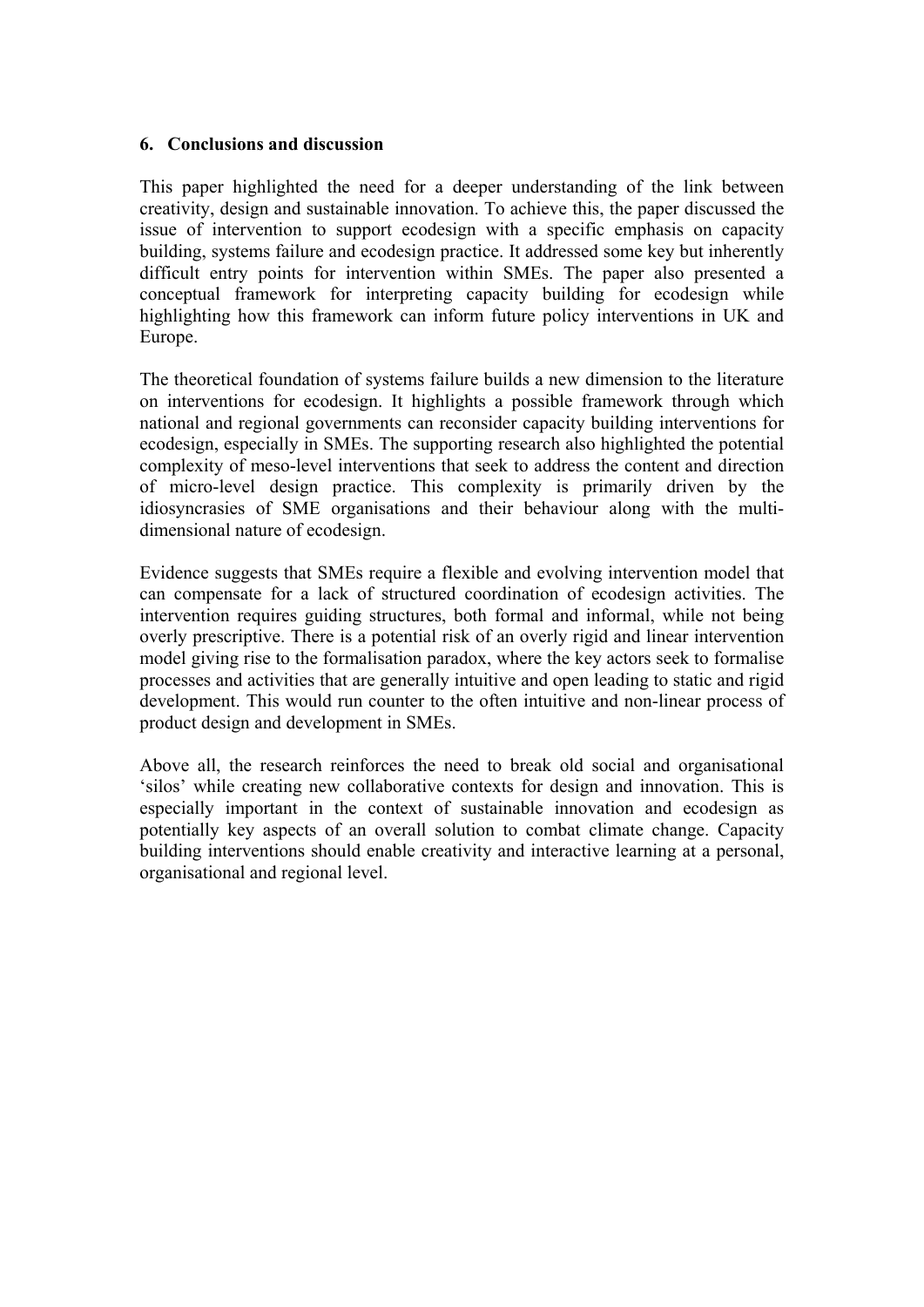### **7. References**

- [1] A. Thomas, "Design and sustainable development: what is the contribution that design can make? A case study of the Welsh Woollen Industry," *Proceedings of DRS2008* , Sheffield, UK : 2008.
- [2] B. Tether, *Think piece on the role of design in business performance*, London : DTI, 2005.
- [3] J. Whyte, *Management of creativity and design within the firm*, London: DTI, 2005.
- [4] OECD, *Oslo Manual: Guidelines for Collecting and Interpreting Innovation Data*, Brussels: OECD Publishing, 2005.
- [5] C. Chaminade and C. Edquist, "Rationales for public policy intervention in the innovation process: A systems of innovation approach," 2007.
- [6] R. Woolthuis, M. Lankhuizen, and V. Gilsing, "A system failure framework for innovation policy design," *Technovation*, vol. 25, Jun. 2005, pp. 609-619.
- [7] K. Smith, "Innovation as a Systemic Phenomenon: Rethinking the Role of Policy ," *Enterprise & Innovation Management Studies*, vol. 1, 2000, pp. 73- 102.
- [8] J. Speirs, P. Pearson, and T. Foxon, "Adapting Innovation Systems Indicators to assess Eco-Innovation," France: 2008.
- [9] UNU-MERIT, ZEW, RISO, ICL, and LEIA, *Measuring Eco-Innovation*, 2008.
- [10] K. Rennings, R. Kemp, M. Bartolomeo, J. Hemmelskamp, and D. Hitchens, *Blueprints for an Integration of Science, Technology and Environmental Policy (BLUEPRINT)*, Centre for European Economic Research (ZEW), Mannheim, 2004.
- [11] R. Kemp, M.M. Andersen, and M. Butter, *Background report about strategies for ecoinnovation*, Netherlands: VROM, 2004.
- [12] M.M. Andersen, "An Innovation System approach to Eco-innovation Aligning policy rationales," Berlin, Germany: Risø National Laboratory, 2004.
- [13] M.M. Andersen, "Eco-innovation towards a taxonomy and a theory," *DRUID Conference Entrepreneurship and Innovation*, Denmark: 2008.
- [14] J. Huber, "Technological environmental innovations (TEIs) in a chain-analytical and life-cycle-analytical perspective," *Journal of Cleaner Production*, vol. 16, Dec. 2008, pp. 1980-1986.
- [15] E.D. Bono, *Lateral Thinking: A Textbook of Creativity*, Penguin, 1990.
- [16] M. Csikszentmihalyi, *Creativity: Flow and the Psychology of Discovery and Invention*, Harper Perennial, 1997.
- [17] R. Coyne, "Creativity as commonplace," *Design Studies*, vol. 18, Apr. 1997, pp. 135-141.
- [18] R. Florida, *The Rise of the Creative Class: And How It's Transforming Work*, *Leisure, Community and Everyday Life*, Basic Books, 2002.
- [19] P. Swann and D. Birke, *How do creativity and design enhance business performance?*, London: DTI, 2005.
- [20] B. von Stamm, *Managing Innovation, Design and Creativity*, John Wiley & Sons, 2003.
- [21] "Stanford Institute of Design | d.school | multidisciplinary approach," *http://www.stanford.edu/group/dschool/big\_picture/multidisciplinary\_approach \_detail.html*, 2009.
- [22] J. Haskel, M. Cereda, G. Crespi, and C. Criscuolo, "Creativity and Design Study for DTI using the Community Innovation Survey: DTI Think Piece," 2005.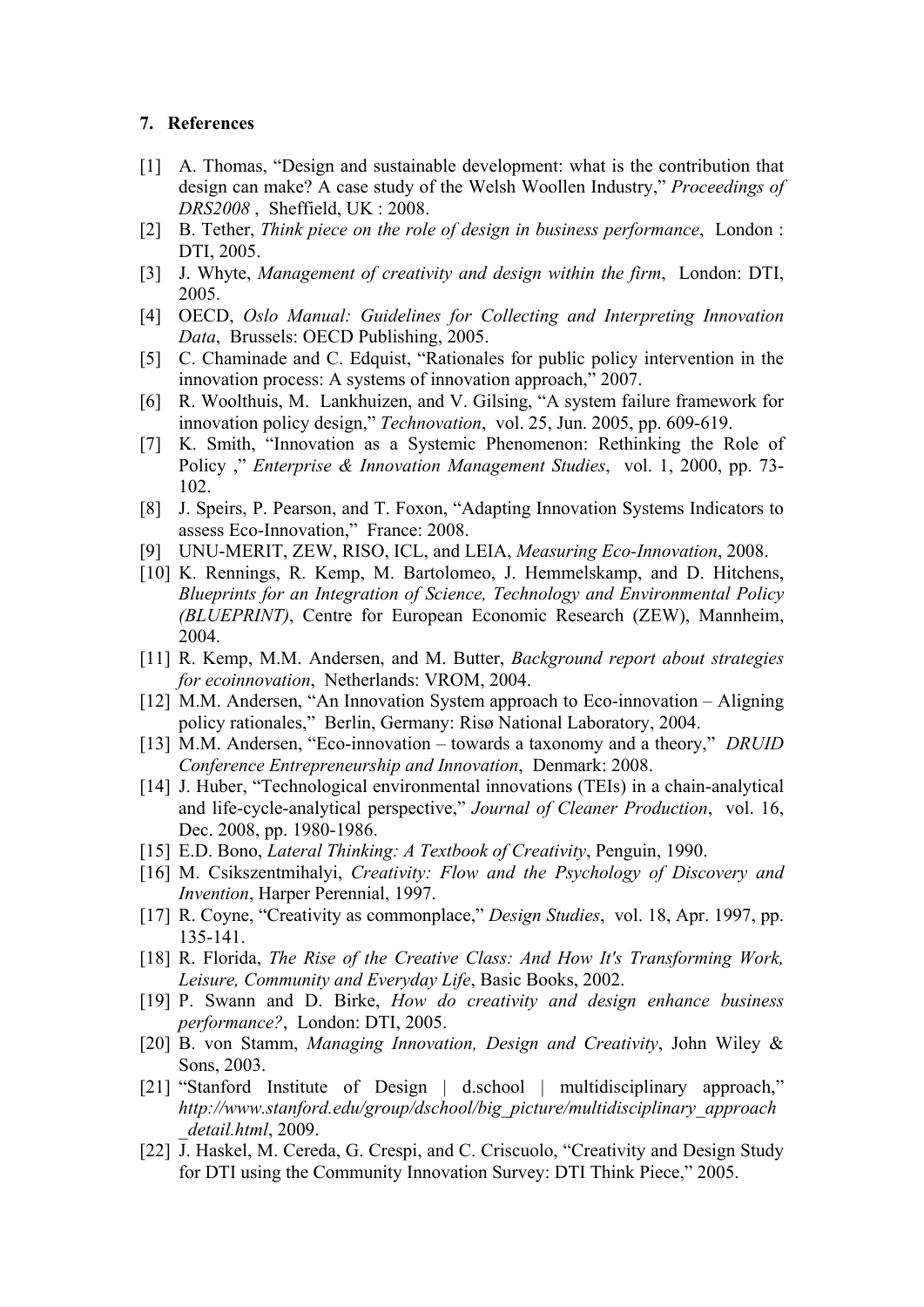- [23] M. Cereda, G. Crespi, C. Criscuolo, and J. Haskel, *Design and company performance*, London : DTI, 2005.
- [24] Design Council, *Design Index: The Impact of Design on Stock Market Performance*, London: Design Council, 2005.
- [25] EC, *Commission staff working document: Design as a driver of user-centred innovation*, Brussels: 2009.
- [26] K.T. Ulrich and S.D. Eppinger, *Product design and development*, Boston: McGraw-Hill/Irwin, 2004.
- [27] C. Luttropp, "New focus on EcoDesign in the context of environmental demands and business options," *Growth through business innovation and entrepreneurship*, Lausanne, Switzerland: International Association for Management of Technology, 2001.
- [28] J. Hou and H. Chang, "Exploring the Core Components of Dynamic Capabilities," Seoul: 2008.
- [29] J. March, "Exploration and Exploitation in Organizational Learning," *Organization Science*, vol. 2, 1991, pp. 71-87.
- [30] I. Belmane, I. Karaliunaite, H. Moora, R. Uselyte, and V. Viire, *Feasibility Study for Eco-Design in the Baltic States Industry, 2003-2004*, Copenhagen: 2003.
- [31] H. Millward and A. Lewis, "Barriers to successful new product development within small manufacturing companies," *Journal of Small Business and Enterprise Development*, vol. 12, 2005, pp. 379-394.
- [32] F. O'Connor and S. O'Rafferty, *Developing a Welsh Ecodesign Initiative Stage 1. Interim Report submitted to the Welsh Assembly Government, Cardiff. (unpublished, contact authors for details)*, Cardiff, UK: 2005.
- [33] A. Jönbrink and H.E. Melin, *How central authorities can support ecodesign: company perspectives*, Copenhagen: Norden, 2008.
- [34] A. Tukker, G.J. Ellen, and P. Eder, *Eco-design: Strategies for Dissemination to SMEs. Pt. 1, Overall Analysis and conclusions*, Brussels: Joint Research Centre, European Commission, 2000.
- [35] D. Maxwell and R. van der Vorst, "Developing sustainable products and services," *Journal of Cleaner Production*, vol. 11, 2003, pp. 883-895.
- [36] C. Nauwelaers and R. Wintjes, "Towards a new paradigm for innovation policy," *Regional Innovation Policy for Small-medium Enterprises*, UK: Edward Elgar Publishing Ltd, 2003, pp. 193-220.
- [37] A. Tukker and P. Eder, *Eco-design: Strategies for Dissemination to SMEs. Pt. 2, Specific studies*, Brussels: Joint Research Centre, European Commission, 2000.
- [38] P. Boekholt and J. Laroose, *Innovation Policy and Sustainable Development: Can Innovation Incentives make a Difference?*, Brussels: IWT-Observatory, 2002.
- [39] S. O'Rafferty, F. O'Connor, and I. Cox, "Supporting sustainable regional innovation and ecodesign in small to medium enterprises: a discussion on the issue with insights from Wales," Brussles: 2007.
- [40] J. Hauknes and L. Nordgren, "Economic rationales of government involvement in innovation and the supply of innovation-related services," 2000.
- [41] R. Lipsey and K. Carlaw, *Technology Policies in Neo-Classical and Structuralist-Evolutionary Models*, Paris: 1998.
- [42] D. Scott-Kemmis, M. Holmen, and A. Balaguer, *No simple solutions : how sectoral innovation systems can be transformed*, Canberra: Australian National University, 2005.